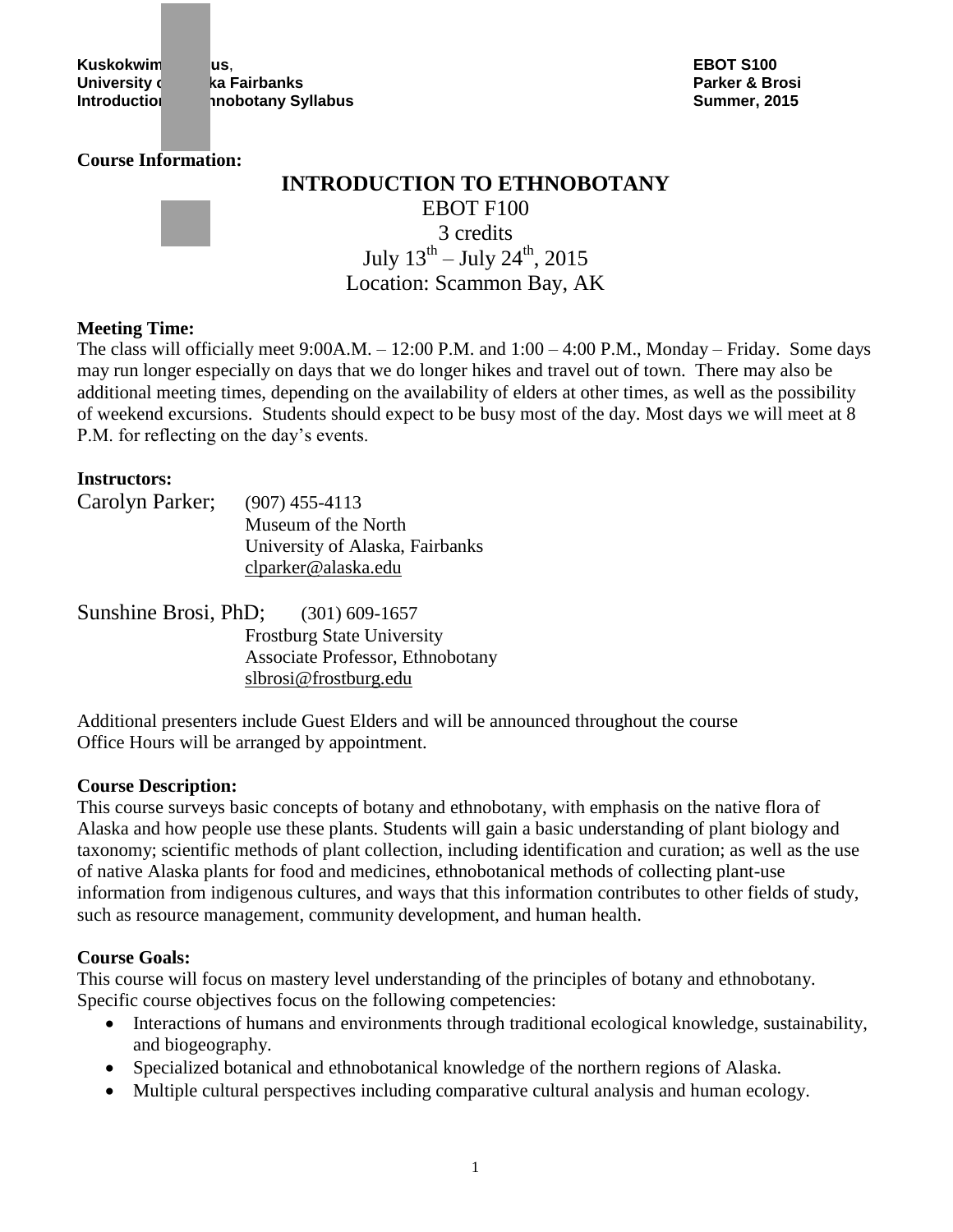**University charge of Alaska Fairbanks Parker & Brosi Introduction to the incontrary Syllabus Contrary Summer, 2015** 

- Problem-solving and research skills: ethnographic methods, taxonomic classification and identification, respect and ethical decision making.
- Professional skills in communication (written and oral), career exploration, service, and  $dev_2$  a sense of place.

## **Student Learning Outcomes:**

Upon successful completion of this course, you, the student, will be able to:

- Collect and identify plants using technical keys and descriptions
- Create a small teaching plant collection and voucher specimens
- Create your own ethnobotanical field notebook
- Practice standard ethnobotanical survey techniques
- Become familiar with basic botanical terms, plant morphology, taxonomy and ecology; field collection methods
- Have an understanding of non-vascular plants
- Apply botanical terms and concepts to validate a species determination
- Recognize the basic ideas in folk taxonomy and cognitive ethnobotany
- Recognize regionally-important plant families based on field characteristics and by using scientific keys
- Explore the general principals of ethnobotany, including its history and importance in traditional and modern culture
- Interpret the cultural relevance of the native flora to the indigenous cultures of the Alaska
- Describe medicinal, food and other uses of Alaska native plants
- Defend the importance of ethnobotanical knowledge in community decision-making processes

## **Required Texts and booklets:**

*These will be given to each student at the start of class.*

- 1. Jones, A. 2010. *Plants that We Eat:* Nauriat Nigiñaqtuat: *from the Traditional Wisdom of the Iñupiat Elders of Northwest Alaska*. University of Alaska Press.
- 2. Guertin, P., Barnett, L., Denny, E.G., Schaffer, S.N. 2015. USA National Phenology Network *Botany Primer*. USA-NPN Education and Engagement Series 2015-001, www.usanpn.org.
- 3. *Introduction to Ethnobotany*, Notebook, Summer Class 2015.

*Additional materials will be provided to students for use.*

## **Instructional Methods:**

This course is being offered at Scammon Bay, Alaska. This course incorporates service and project based learning and will include lectures, small group projects, individual student oral presentations, and maintaining field notebooks.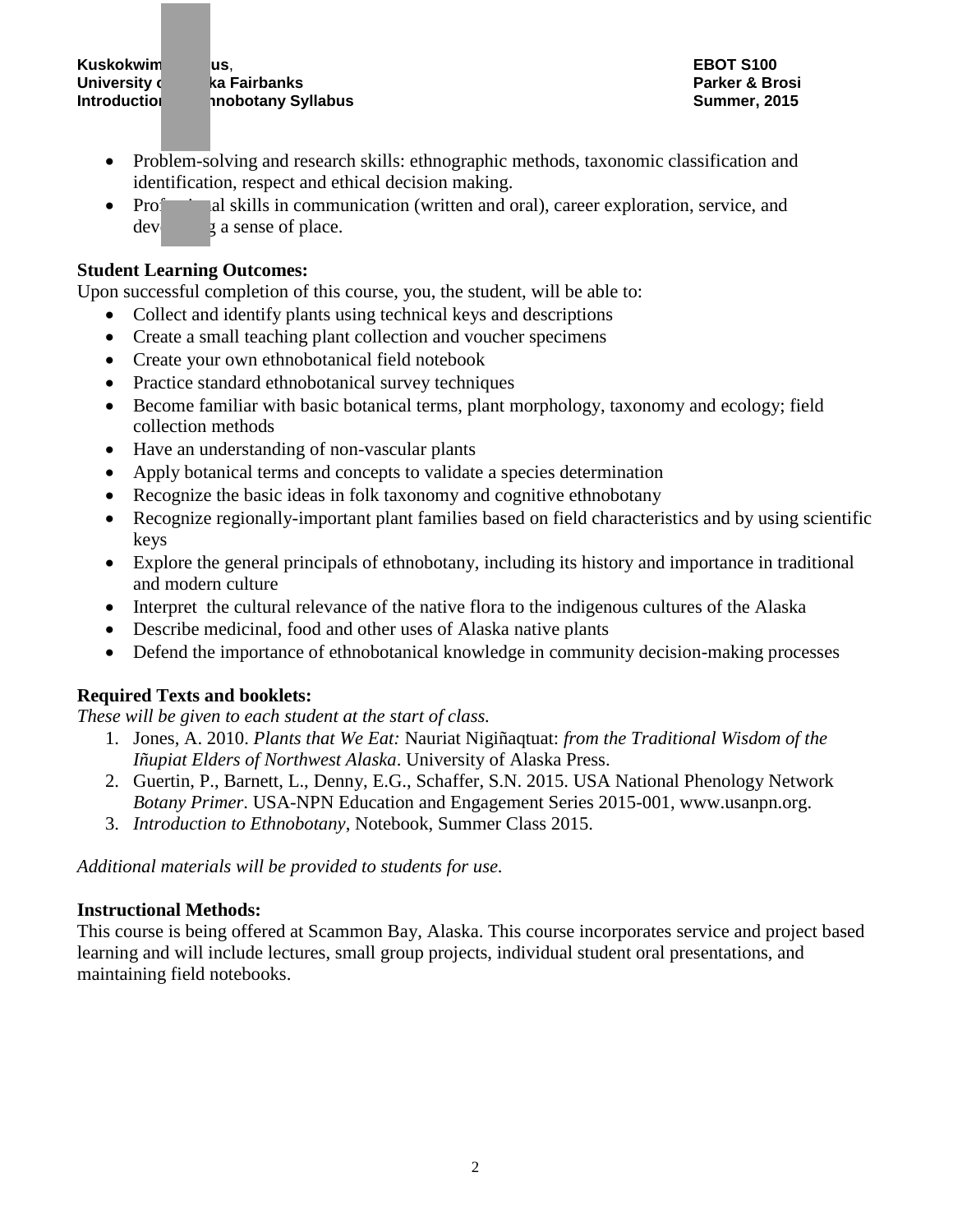**Kuskokwim Campus**, **EBOT S100 University can be a Fairbanks and Alaska Fairbanks and Alaska Fairbanks Parker & Brosi Introduction to the incontrary Syllabus Contrary Summer, 2015** 

## **Evaluation:**

You will be evaluated on the following assignments: class participation, lab notebook, lab presentation, and your final exam. Absolute scores will be tabulated into your grade out of 1000 possible points.

|                           | Due Date   | Total  | Percent of Grade |
|---------------------------|------------|--------|------------------|
|                           |            | Points |                  |
| class participation       |            | 150    | 15%              |
| lab notebook first review | Fri. 7/17  | 100    | 10%              |
| herbarium specimen        | Tues. 7/21 | 100    | 10%              |
| project presentation      | Thur. 7/23 | 250    | 25%              |
| lab notebook final        | Fri. 7/24  | 200    | 20%              |
| final exam                | Fri. 7/24  | 200    | 20%              |
| total                     |            | 1000   | 100%             |

**Grading Scale:** (based upon the percentage of total possible points):

| Grade     | Percentage   | <b>Description</b>                                                                                                                         |  |
|-----------|--------------|--------------------------------------------------------------------------------------------------------------------------------------------|--|
| $A+$      | 100-97.00    |                                                                                                                                            |  |
| A         | 96-93.00     | indicates a thorough mastery of course content and outstanding<br>performance in completion of course requirements                         |  |
| $A-$      | 92-90.00     |                                                                                                                                            |  |
| $B+$      | 89-87.00     |                                                                                                                                            |  |
| B         | 86-83.00     | indicates a high level of acquired knowledge and performance in<br>completion of course requirements.                                      |  |
| $B-$      | 82-80.00     |                                                                                                                                            |  |
| $C+$      | 79-77.00     |                                                                                                                                            |  |
| C         | 76-73.00     | indicates a satisfactory level of acquired knowledge and performance in                                                                    |  |
| $C-$      | 72-70.00     | completion of course requirements.                                                                                                         |  |
| D         | 69-67.00     | indicates a minimal level of acquired knowledge and minimal                                                                                |  |
| $D+$      | 66-63.00     | performance in completion of course requirements. This grade does not                                                                      |  |
| $D-$      | 62-60.00     | satisfy requirements for courses in the major, minor, core or graduate                                                                     |  |
|           |              | programs.                                                                                                                                  |  |
| $F_{\rm}$ | less than 60 | indicates failure to meet a minimal level of understanding of course<br>content and (or) performance in completion of course requirements. |  |

*C- is the minimum acceptable grade that undergraduate students may receive for courses to count toward the major or minor degree requirements, or as a prerequisite for another course.*

*Please Note: This class can only be taken for credit. CR, DF, and AU are not options for this course.*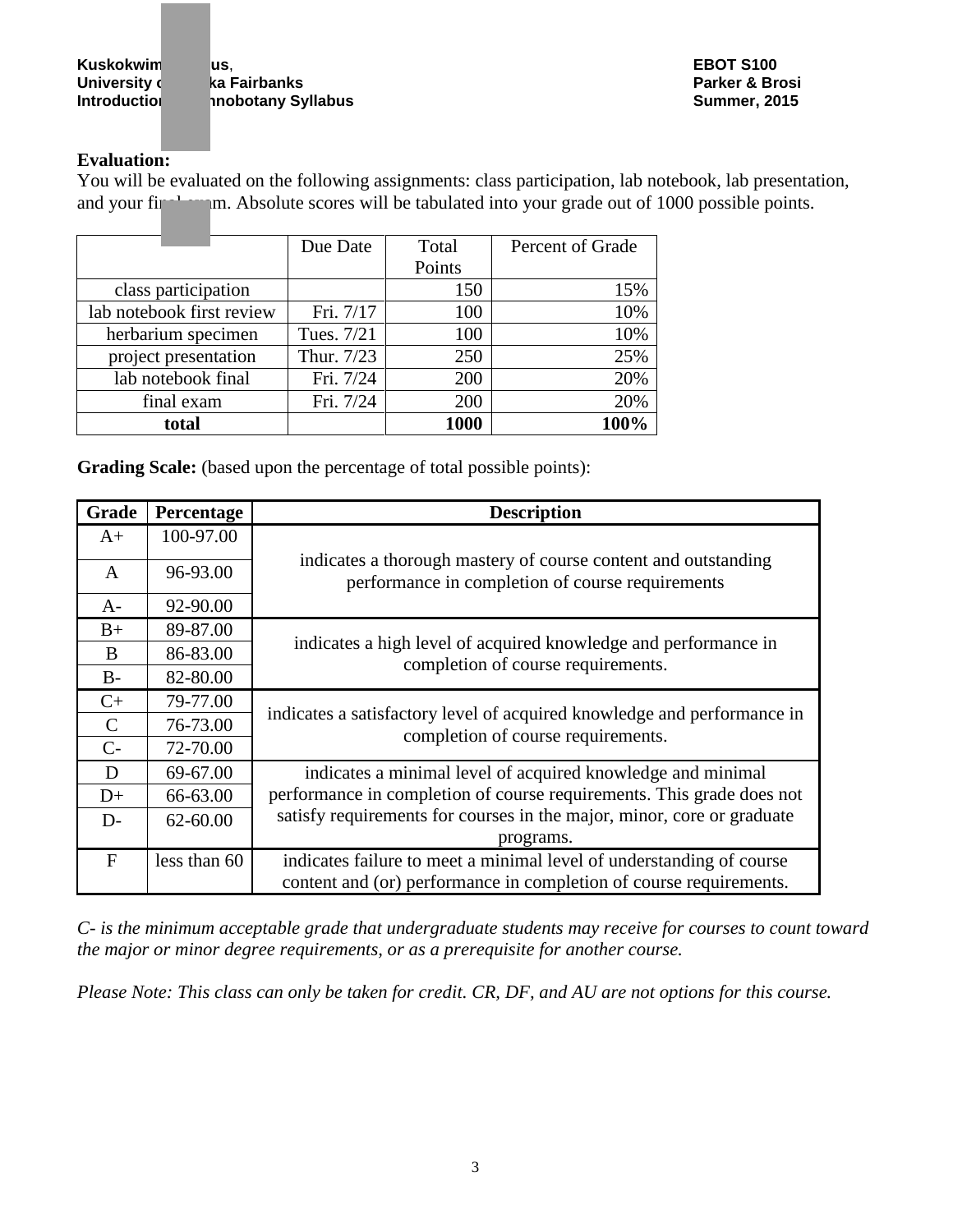**University charges and Alaska Fairbanks Parker & Brosi Introduction to the industry Syllabus Contract Contract Contract Contract Contract Contract Contract Contract Contract Contract Contract Contract Contract Contract Contract Contract Contract Contract Contract Contract C** 

#### **Course Policies:**

Time Commitment: College level science courses customarily require at least 2 to 3 hours of time outside of class (for reading, study, and preparation) for each hour spent in class. Students whose schedules cannot accommodate this level of commitment for whatever work, family obligations, etc.) are unlikely to be successful in this class.

Attendance: Student attendance and participation are necessary to learning the material in this course. Each student is expected to attend each class session, to be on time, and to remain for the entire session. Late arrivals and early departures are disruptive and unfair to other students.

Exams and quizzes missed because of an excused absence must be taken within one week after a student's return to school. Because of logistical difficulties, some sessions and assignments may be difficult to make up, so be sure and talk with the instructor when you know that you will have to miss class(es).

Should school or class be officially cancelled (because of inclement weather, etc.), exams, quizzes, or assignments due during that cancellation will be given or due the next scheduled class session.

Assignments submitted late without an authorized excuse will be subject to a 10% grade reduction for each class period that the submission is delayed. Any make up work not completed by 08/01/15 will receive a grade of zero (0) and this will be factored into your final grade.

Student Behavior: Students registered with this institution are expected to contribute to the maintenance of an environment that is conducive to learning and respectful of others. Consequently, they are required to behave in accordance with acknowledged societal norms and are prohibited from engaging in behavior that is distracting to themselves or to others. Inappropriate behavior will result minimally in being asked to leave class immediately. Refrain from talking or making noise during lectures, laboratory sessions, and exams, although all contributions to and with the class are encouraged, with participation highly valued as part of your final grade.

Study Skills: This class requires good reading and study skills. If a student feels that he or she is falling behind, he or she should contact the instructor immediately and we will work with you directly. Issues of this type seldom resolve unless specific measures are taken in a timely fashion.

Harassment: College of Rural and Community Development (CRCD) and University of Alaska Fairbanks (UAF) have specific policies regarding harassment, and harassment will not be tolerated. Anthropology students address subjects that are considered to be delicate by many individuals and cultures. Both students and faculty are expected to act and speak with sensitivity and respect.

Use of College Equipment: Students are expected to use their utmost care to assure the continued availability of campus resources. Safety: Any accidents or injuries are to be reported to the instructor immediately.

#### **Support Services:**

The Kuskokwim Campus Student Services Coordinator provides services by appointment and on a walk-in basis. Staff at Kuskokwim Campus understand the unique challenges of rural students and will assist by providing advising services, assessment tests, financial aid information and advising, and assistance with forms and applications if needed. Services are not limited to those listed and other services will be provided if possible. For more information or to make an appointment, contact the Kuskokwim Campus (907) 543-4500.

#### **Disabilities Services:**

UAF has a Disability Services office that operates in conjunction with the College of Rural and Community Development (CRCD) campuses and UAF's Center for Distance Education (CDE). Disability Services, a part of UAF's Center for Health and Counseling, provides academic accommodations to enrolled students who are identified as being eligible for these services. If you believe you are eligible, please visit<http://www.uaf.edu/disability> on the web or contact a student affairs staff person at your nearest local campus. You can also contact Disability Services on the Fairbanks Campus by email at [uaf-disabilityservices@alaska.edu,](mailto:uaf-disabilityservices@alaska.edu) by phone at (907)474-5655, or by TTY at (907)474-1827. The instructors will work with the Office of Disabilities Services to provide reasonable accommodation to students with disabilities.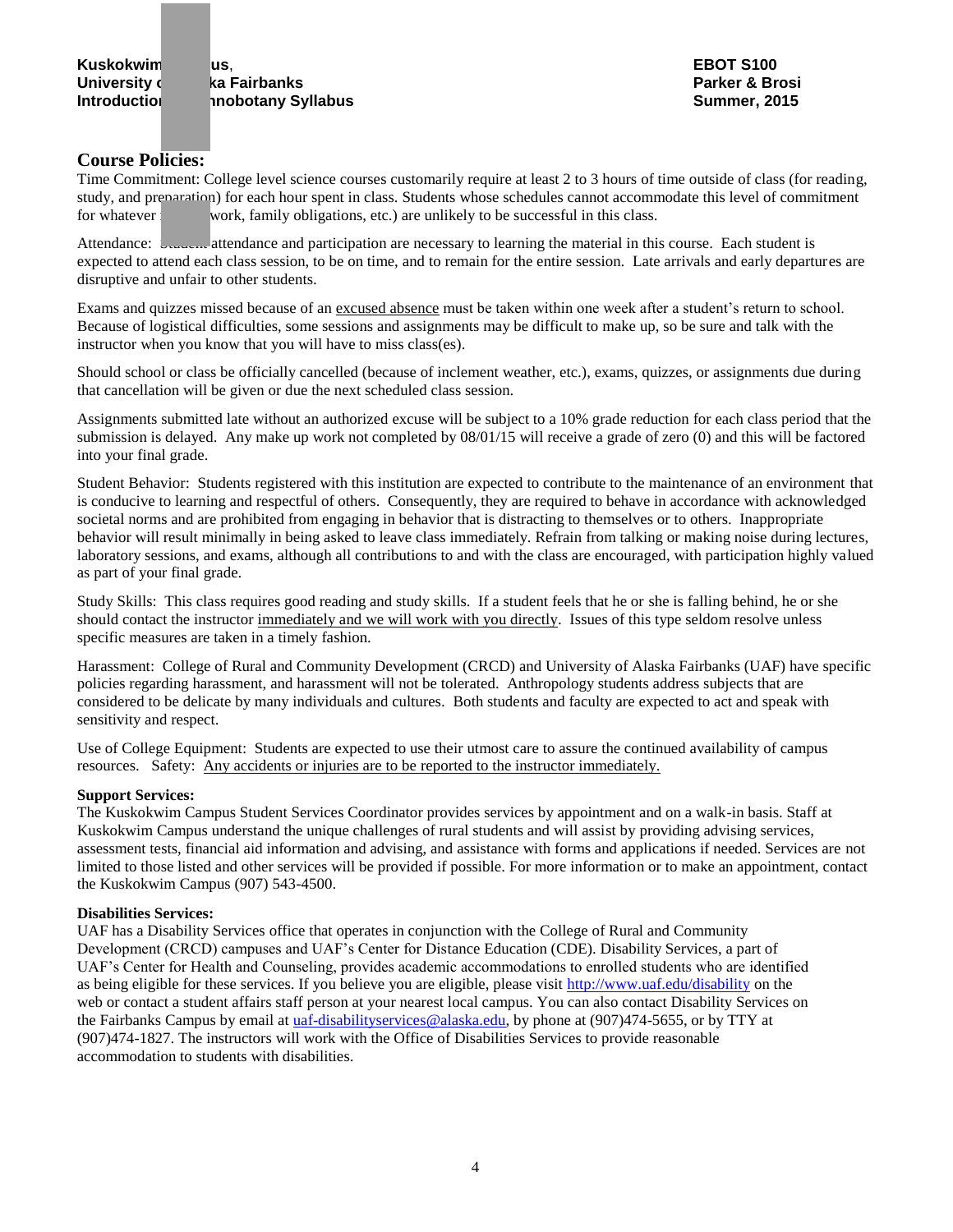**Kuskokwim Campus**, **EBOT S100** University **of Malaska Fairbanks** Parker & Brosil Introduction and Alaska Introduction and Alaska Parker & Brosi<br>Parker & Brosil Introduction and Alaska Parker & Development Alaska Introduction and Alaska Parker & Brosil I **Introduction to Ethnobotany Syllabus Summer, 2015**

# **Course Calendar: LECTURE TOPICS and LAB ACTIVITIES BY DAY**

Each day has 6 teacher/student hours divided between lecture and lab

Please Note: This is an approximation; the schedule may vary due to rain, the availability of elders and transportation etc. Attempts will be made to cover all topics, regardless, though not necessarily in this order. Readings should be completed at night in order to be prepared for class at 9am.

| Day                             |                                         | <b>Description</b>                                                                                                                                                                                                                                                                                                                              |  |  |  |
|---------------------------------|-----------------------------------------|-------------------------------------------------------------------------------------------------------------------------------------------------------------------------------------------------------------------------------------------------------------------------------------------------------------------------------------------------|--|--|--|
|                                 | Monday, July 13 <sup>th</sup> , 2015    |                                                                                                                                                                                                                                                                                                                                                 |  |  |  |
| 1                               | Lecture                                 | Introduction to the class, objectives, and expectations.<br>Overview of scope of botany and ethnobotany to be covered, general house keeping issues<br>How to Gather Plants Respectfully<br>Botanical taxonomy (including scientific names) and folk taxonomy.<br>Overview of ethnobotany and economic botany and the many related disciplines. |  |  |  |
|                                 | Lab                                     | Notebooks will be handed out and students will begin learning how to keep notebook/journal for<br>class.<br>Discuss individual plant profile for final project.<br>Walk around and look at plants close.<br>Discuss issues for interviewing local people                                                                                        |  |  |  |
|                                 | Reading                                 | Jones—Read Preface & Introduction & poisonous plants appendix, class lab book<br>Guertin et al.-Introduction page 1-19<br>Flip through the pages and learn where each section is for further reference.                                                                                                                                         |  |  |  |
|                                 | Tuesday, July $14^{th}$ , 2015          |                                                                                                                                                                                                                                                                                                                                                 |  |  |  |
| 2                               | Lecture                                 | Basic plant morphology, belowground systems, shoots, leaves, flowers and fruits/seeds. Focus on<br>structures critical for plant identification.<br>Utility of ethnobotany in cultural preservation.                                                                                                                                            |  |  |  |
|                                 | Lab                                     | Discuss ideas for individual plant profile for final project.<br>Being prepared (what does an ethnobotanist take into the field?).<br>Identify plant parts from wild collected plants.<br>During lab time, we will seek out examples of morphological diversity in plants and learn the<br>identification of a few common local species.        |  |  |  |
|                                 | Reading                                 | Jones—page 3 to 24, Greens in oil. Guertin et al.—Stems & Buds page 20-27 & Roots page 28-31                                                                                                                                                                                                                                                    |  |  |  |
|                                 | Wednesday, July 15 <sup>th</sup> , 2015 |                                                                                                                                                                                                                                                                                                                                                 |  |  |  |
|                                 | Lecture                                 | Introduction to medical ethnobotany, magical and shamanic uses.<br>Ethnopharmacognosy. Basic plant chemistry<br>Plant identification using technical keys.                                                                                                                                                                                      |  |  |  |
| 3                               | Lab                                     | Freelisting.<br>Review of plant morphology in the field.<br>Preparation of herbarium specimens. Preparation of ethnobotanical specimens.<br>TURN IN YOUR IDEA FOR YOUR FINAL PROJECT                                                                                                                                                            |  |  |  |
|                                 | Reading                                 | Jones—page 35 to 62, Guertin et al.— Leaves page 32-41                                                                                                                                                                                                                                                                                          |  |  |  |
| Thursday, July $16^{th}$ , 2015 |                                         |                                                                                                                                                                                                                                                                                                                                                 |  |  |  |
| 4                               | Lecture                                 | Hypothesis testing in ethnobotanical research.<br>Field characteristics for some basic plant families common to area.<br>Invasive plant concerns. Resource conservation, and land ownership/policies.                                                                                                                                           |  |  |  |
|                                 | Lab                                     | Qualitative and research method, including participant observation and interviewing.<br>Overview outline and structure of ethnobotanical surveys (looking at some examples)<br>Observation (sketching, photographing, recording in the field)                                                                                                   |  |  |  |
|                                 | Reading                                 | Jones—page 54 to 79, Guertin et al.—Flowers page 42-49                                                                                                                                                                                                                                                                                          |  |  |  |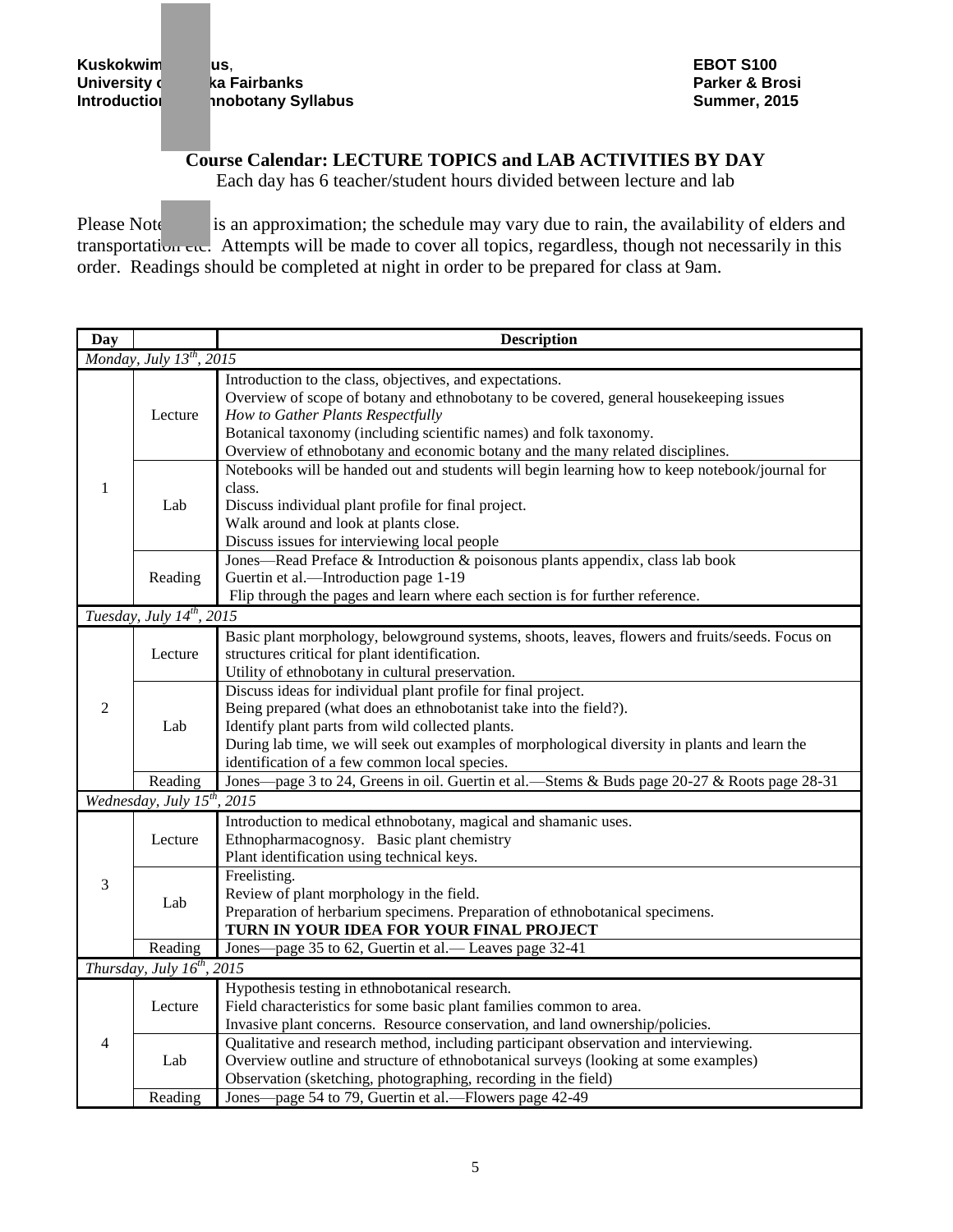**Kuskokwim us, use the set of the set of the State Campus Construction Campus Campus Campus Campus Campus Campus<br>
Campus Campus Campus Campus Campus Campus Campus Campus Campus Campus Campus Campus Campus Campus Campus Cam** University **of Alaska Fairbanks** Parker & Brosi<br>
1991 - Introduction Parker & Brosi<br>
1991 - Summer, 2015 **Inobotany Syllabus** 

|    | Friday, July $\overline{17}^m$ , 2015      |                                                                                                                                                                                                                                                                               |
|----|--------------------------------------------|-------------------------------------------------------------------------------------------------------------------------------------------------------------------------------------------------------------------------------------------------------------------------------|
| 5  | L                                          | Routes of administration.<br>Photosynthesis, secondary compounds, focusing on compounds, tissues and processes that relate to<br>human use. Seasonal changes in chemical composition.<br>Plant reproductive and dispersal methods.<br>Recognizing some families in the field. |
|    | Lab                                        | Practice with keys, collecting, learning morphology in the field.<br>TURN IN LAB/FIELD NOTEBOOK FOR INITIAL REVIEW                                                                                                                                                            |
|    | Reading                                    | Jones—pages 81 to 112 Berries, Guertin et al.—Reproduction & Fruits page 50-53                                                                                                                                                                                                |
|    | Monday, July $20^{th}$ , 2015              |                                                                                                                                                                                                                                                                               |
| 6  | Lecture                                    | Introduction to more plant families in the area. Ethnobotany and history.<br>Indigenous Plant Knowledge of AK and the circumpolar region.<br>Social History, Lore and stories.                                                                                                |
|    | Lab                                        | More on ethnobotanical interviewing and research techniques                                                                                                                                                                                                                   |
|    |                                            | Group exercise to practice methodologies. Learn more local plant species                                                                                                                                                                                                      |
|    | Reading                                    | Jones—pages 113 to 137 Berries                                                                                                                                                                                                                                                |
|    | Tuesday, July 21st, 2015                   |                                                                                                                                                                                                                                                                               |
| 7  | Lecture                                    | Introduction to lichens, mosses, and fungi, including uses by Alaskan people. Historical and cross-<br>cultural overview of medicinal plant use.<br>Ethical issues and bioprospecting.                                                                                        |
|    | Lab                                        | More trips to field with elders to look for useful plants.<br>More practice with keying, collecting in field.<br>Students given time to work on individual plant profile.                                                                                                     |
|    | Reading                                    | Jones—pages 141 to 180                                                                                                                                                                                                                                                        |
|    | Wednesday, July 22 <sup>nd</sup> , 2015    |                                                                                                                                                                                                                                                                               |
|    | Lecture                                    | Historical and cross-cultural overview of food plants.<br>Catch up time for topics not yet covered. Review for Exam                                                                                                                                                           |
| 8  | Lab                                        | Ethnobotanical data analysis.                                                                                                                                                                                                                                                 |
|    |                                            | Peer and instructor counseling on individual projects.                                                                                                                                                                                                                        |
|    | Reading<br>Thursday, July $23^{rd}$ , 2015 | Jones-Appendices                                                                                                                                                                                                                                                              |
|    |                                            |                                                                                                                                                                                                                                                                               |
| 9  | Lecture                                    | Building materials, poisons and miscellaneous plant uses.<br>Final student presentations: time and location to be determined later.                                                                                                                                           |
|    | Lab                                        | Field time will cover more of all above, including looking for new plants not seen yet. Instructor<br>checks field notebook and class notebook/journal.                                                                                                                       |
|    | Reading                                    | Review all materials for final exam                                                                                                                                                                                                                                           |
|    | Friday, July $24^{th}$ , 2015              |                                                                                                                                                                                                                                                                               |
| 10 | Lecture                                    | Ethnobotanical contributions to the modern world.<br>Broader impact of ethnobotany on Alaskan communities.<br>Areas needing future research.                                                                                                                                  |
|    | Lab                                        | Student presentations of plant profiles.<br>Final exam. TURN IN LAB NOTEBOOK FOR FINAL GRADING                                                                                                                                                                                |